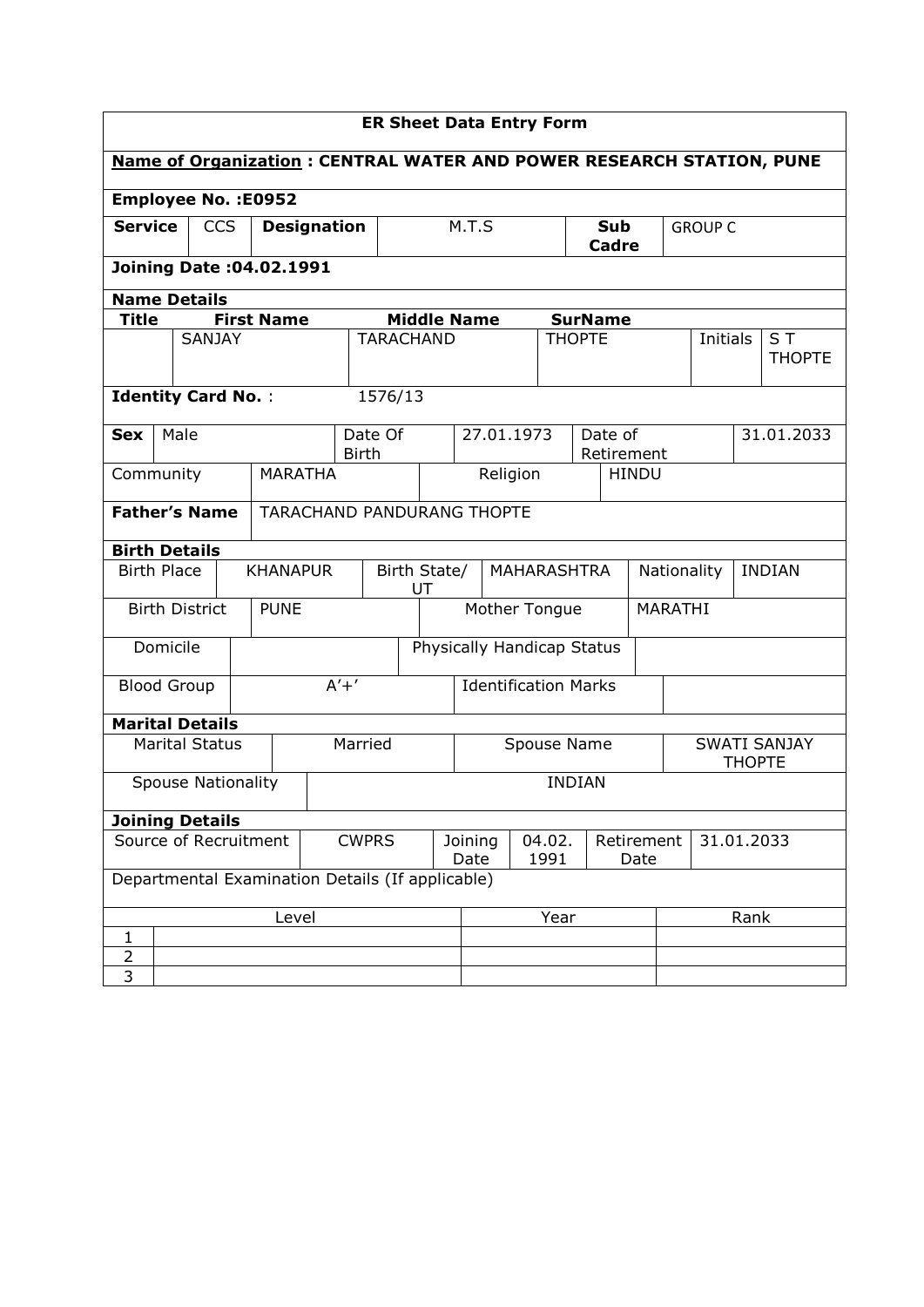| Remarks (if any)            |                  |             |              |              |
|-----------------------------|------------------|-------------|--------------|--------------|
| Languages known             |                  |             |              |              |
|                             | Name of Language | <b>Read</b> | <b>Write</b> | <b>Speak</b> |
| Indian Languages 1<br>Known | Hindi            | $\sqrt{}$   | $\sqrt{}$    | $\sqrt{}$    |
| $\overline{2}$              | Marathi          | $\sqrt{}$   | $\sqrt{}$    | $\sqrt{}$    |
| 3                           |                  |             |              |              |
| $\overline{4}$              |                  |             |              |              |
| 5                           |                  |             |              |              |
|                             |                  |             |              |              |
| Foreign Languages           |                  |             |              |              |
| Known                       |                  |             |              |              |
| $\overline{2}$              |                  |             |              |              |
| 3                           |                  |             |              |              |

## Details of deputation (if applicable)

| Name of the Office | Post held at that<br>time in parent office | Name of post<br>(selected for<br>deputation | Period of deputation |      |  |  |
|--------------------|--------------------------------------------|---------------------------------------------|----------------------|------|--|--|
|                    |                                            |                                             | Since                | From |  |  |
|                    |                                            |                                             |                      |      |  |  |

## Details of Foreign Visit

| SI.<br>No. | Place of Visit | Date of<br>visit | Post held at<br>that time | Whether it<br>is a<br>personal or<br>official visit | Details of visit |
|------------|----------------|------------------|---------------------------|-----------------------------------------------------|------------------|
|            |                |                  |                           |                                                     |                  |

## Transfer/Posting Detail (if applicable)

| Place | Period of posting |      |  |  |  |  |  |
|-------|-------------------|------|--|--|--|--|--|
|       | Since             | From |  |  |  |  |  |
|       |                   |      |  |  |  |  |  |
|       |                   |      |  |  |  |  |  |
|       |                   |      |  |  |  |  |  |
|       |                   |      |  |  |  |  |  |